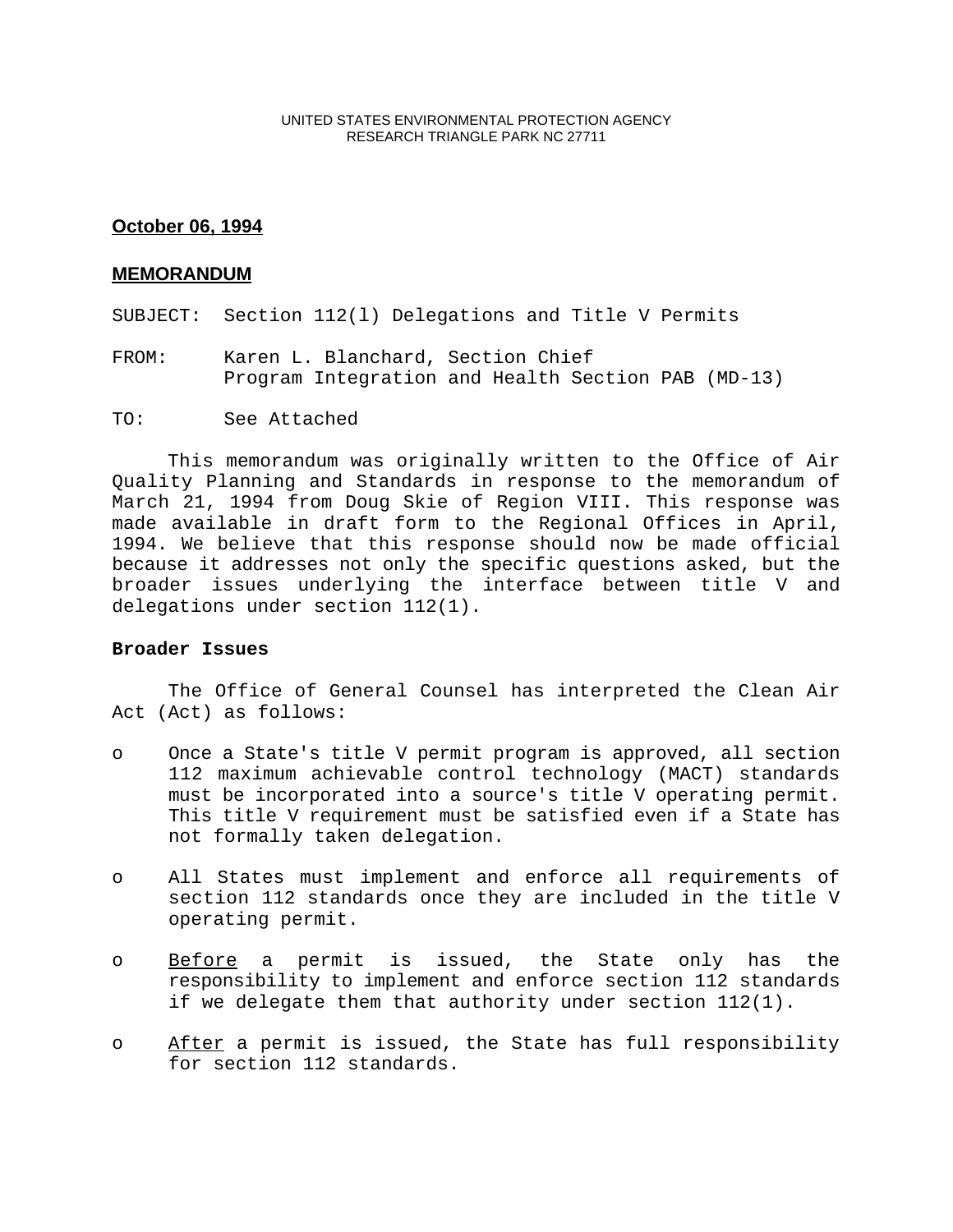o States are not required to take formal delegation of any 112 standard. However, only formal delegation will relieve sources of the burden to report to the Environmental Protection Agency (EPA).

#### **Use of the Term "Delegation"**

There has been some confusion centered around the legal vs. the informal use of the word "delegation." The word delegation has been used informally to refer to whether States are required to implement and enforce section 112 rules. Whether or not States do anything under section  $112(1)$ , once they have an approved title V permit program, they are required to issue permits that assure compliance with all section 112 standards.

A permit "assures compliance" with a section 112 standard if it requires the source to meet requirements as stringent as the federally promulgated standard. This means that, among other things, the permit must contain requirements for reporting to the State that are as stringent as the requirements set forth in the Federal standard for reporting to the EPA. The EPA would be required to object to a permit that did not contain these reporting requirements.

However, formal delegation of a section 112 standard is an action the EPA may take under section 112(1), if a State requests it. Formal delegation under section 112(1) results in the delegated State standing in for the EPA as a matter of Federal law. This means that obligations a source may have towards the EPA in the federally promulgated standard, upon delegation, become obligations to the State (except for functions that the EPA retains for itself).

There are two practical consequences of this distinction between issuing permits that assure compliance with section 112 standards, and taking formal delegation of section 112 standards:

- 1. Because section 112(1) is voluntary and title V is not, the Act does not require a State to implement a section 112 standard prior to the time it issues a title V permit to a source.
- 2. Until formal delegation occurs, sources are obligated to continue reporting to the EPA as required by the section 112 standard, regardless of any similar obligations to report to the State in the context of issuance of a title V permit.

In the legal sense of the word, under the Act, section 112 (1) delegation is voluntary. This just means that before and only before a title V permit is issued, States have the discretion whether to take on those early provisions of MACT standards which require some action before the title V permit can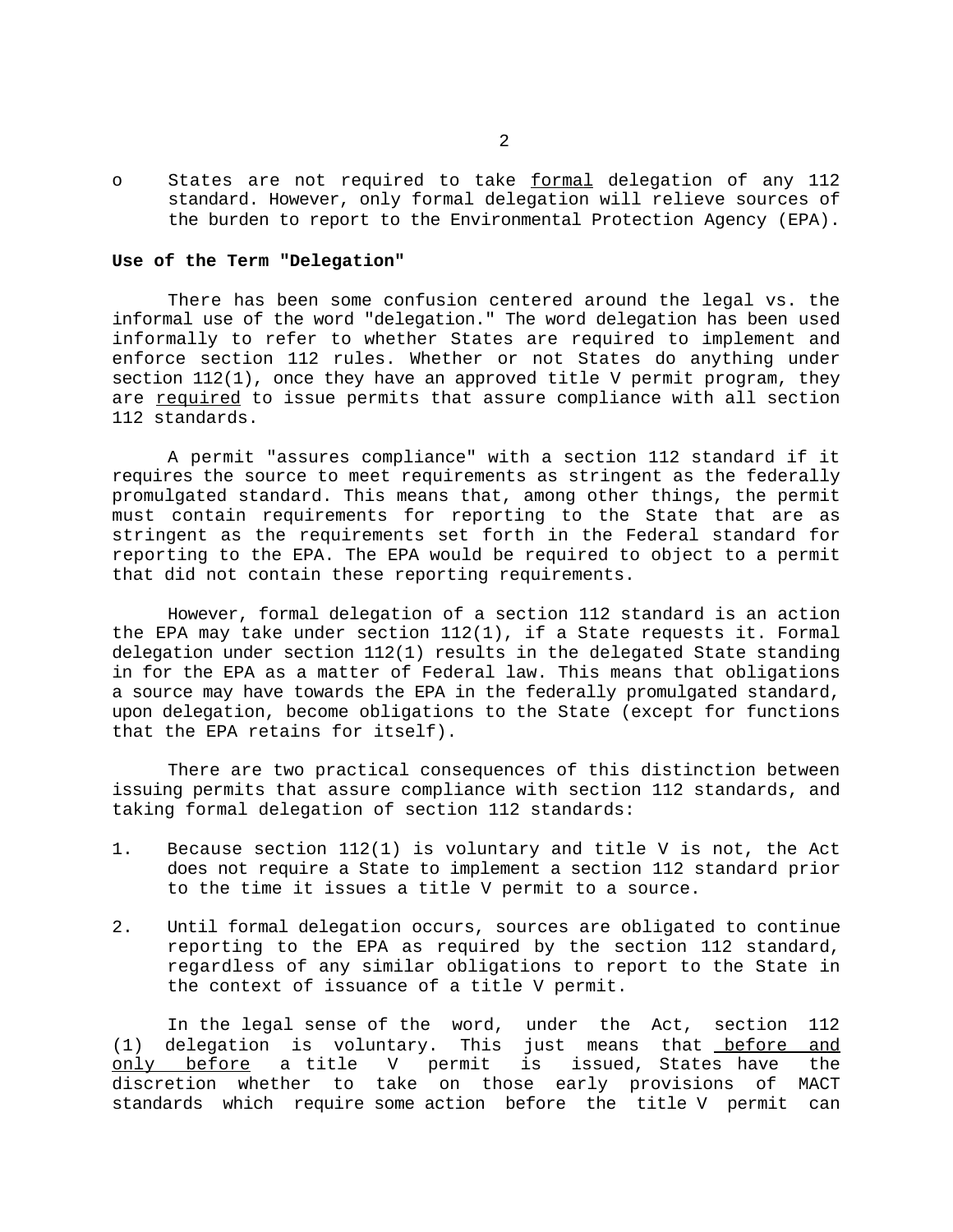be revised or issued (or before a permit program is approved in a State). In addition, delegation is a mechanism to get States to take on requirements for non-title V sources, and is a mechanism for any sources to avoid dual reporting to both the EPA and the State.

#### **Specific Question Raised by Region VIII**

The following points address the questions asked in Region VIII's memorandum:

- 1. States do not need to accept delegation of 112 standards in their title V submittals. Rather, States must show that they have sufficient authority to issue permits that assure compliance with section 112 standards.
- 2. States do not need to have section 112 rules delegated to them through section  $112(1)$  in order to implement and enforce those rules. As applicable requirements, section 112 rules must be incorporated into a title V permit. Section 112(1) delegation is not necessary for this to happen. However, further discussion is needed to determine how best to ensure that states take delegation of section 112 rules before a title V permit is in place, so that Regional offices are not overwhelmed.

As explained above, States may issue permits that assure compliance with section 112 standards without first taking delegation of those standards from the EPA. The procedures a State must follow before it can issue such permits will be determined as a matter of State law.

3. When Section 112 rule is incorporated into the title V permit (as is required), the State is a legal recipient of documents and information. Section 112(1) is not necessary to make this so. Before the rule can be incorporated into a title V permit, the Regional office is the legal recipient of documents and information unless the State has taken delegation of the rule under section 112(1).

As explained above, issuing title V permits that assure compliance with a section 112 standard means imposing reporting requirements as stringent as those found in the federally promulgated standard. Thus, that delegation under section 112(1) is voluntary should not interfere with the State's ability to implement and enforce section 112 standards through the title V program.